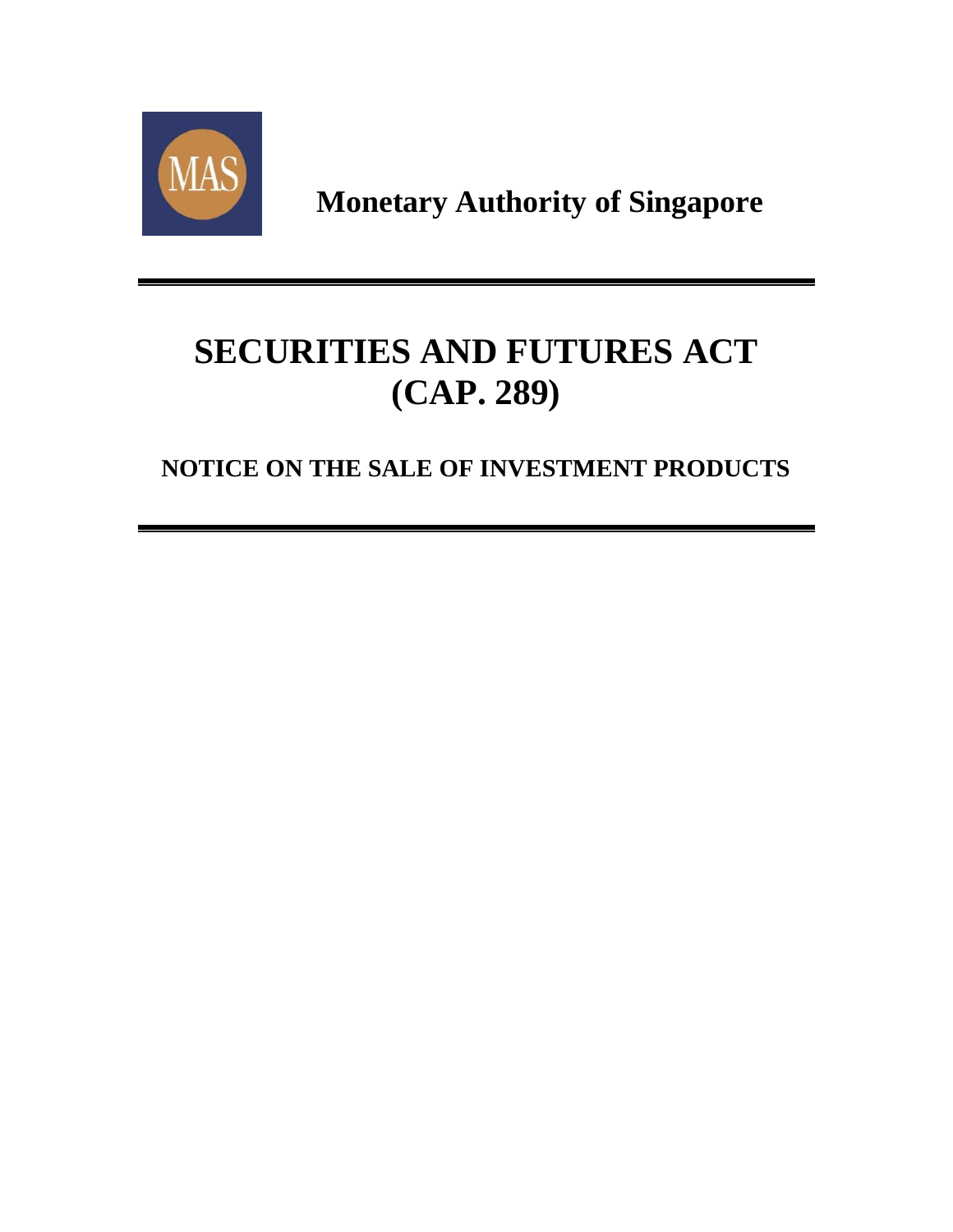| <b>Notice No</b>  | : SFA 04-N12   |
|-------------------|----------------|
| <b>Issue Date</b> | : 28 July 2011 |

### **NOTICE ON THE SALE OF INVESTMENT PRODUCTS**

#### **Introduction**

1 This Notice is issued pursuant to section 101 of the Securities and Futures Act (Cap. 289) ["the Act"].

- 2 This Notice shall apply to:
	- (a) a licensed person in respect of its dealing in securities, trading in futures contracts, leveraged foreign exchange trading or any combination of these regulated activities;
	- (b) an exempt financial institution in respect of its dealing in securities, trading in futures contracts, leveraged foreign exchange trading or any combination of these regulated activities; and
	- (c) representatives of the persons referred to in sub-paragraphs (a) and  $(b)$ .

3 This Notice sets out the requirements imposed on licensed persons, exempt financial institutions and their representatives in respect of dealing in Specified Investment Products for a customer who is an individual and who is not an accredited investor, institutional investor or expert investor (referred to in this Notice as "Customer").

#### **Definitions**

4 For the purposes of this Notice:

"accredited investor" has the same meaning as in section 4A of the Act;

"approved exchange" has the same meaning as in section  $2(1)$  of the Act;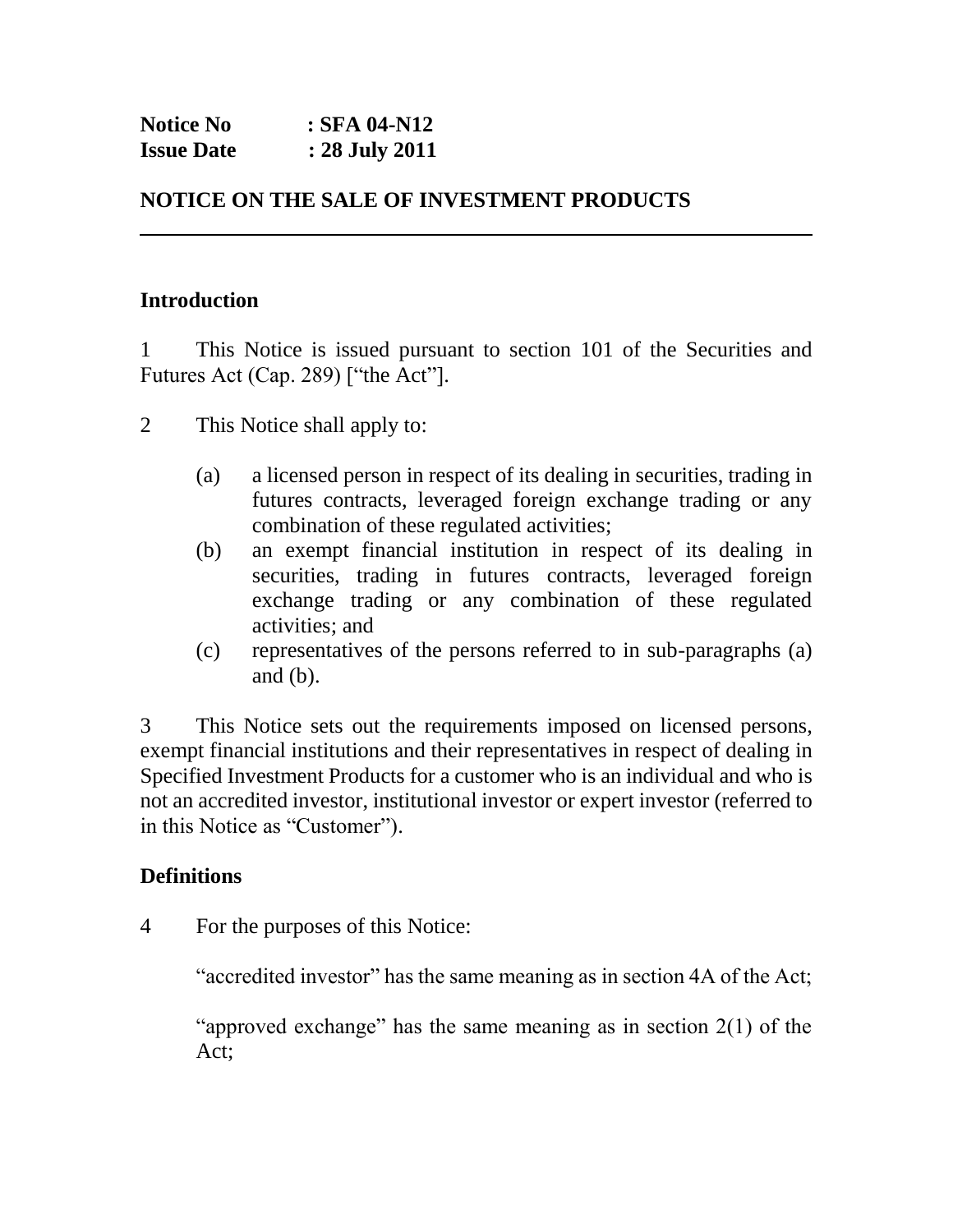"capital markets products" has the same meaning as in section  $2(1)$  of the Act;

"connected person" has the same meaning as in section  $2(1)$  of the Act;

"Customer Account Review" means a review of a Customer's knowledge and experience in derivatives for the purpose of opening an account for the Customer to trade in a Specified Investment Product which is listed on a securities market or a futures market;

"Customer Knowledge Assessment" means a review of a Customer's knowledge and experience in a Specified Investment Product which is neither listed nor quoted on a securities market or a futures market;

"exempt financial adviser" means a person who is exempt from holding a financial adviser's licence under section  $23(1)(a)$ , (b), (c), (d) or (e) of the Financial Advisers Act (Cap. 110);

"exempt financial institution" means a person who is exempt from holding a capital markets services licence under section 99(1)(a) or (b) of the Act;

"Excluded Investment Product" means any capital markets product set out in Annex 1 to this Notice;

"expert investor" has the same meaning as in section 4A of the Act;

"financial adviser" means a holder of a financial adviser's licence of the Financial Adviser Act (Cap. 110) or an exempt financial adviser;

"futures market" has the same meaning as in section  $2(1)$  of the Act;

"institutional investor" has the same meaning as in section 4A of the Act;

"licensed person" means a holder of a capital markets services licence of the Act;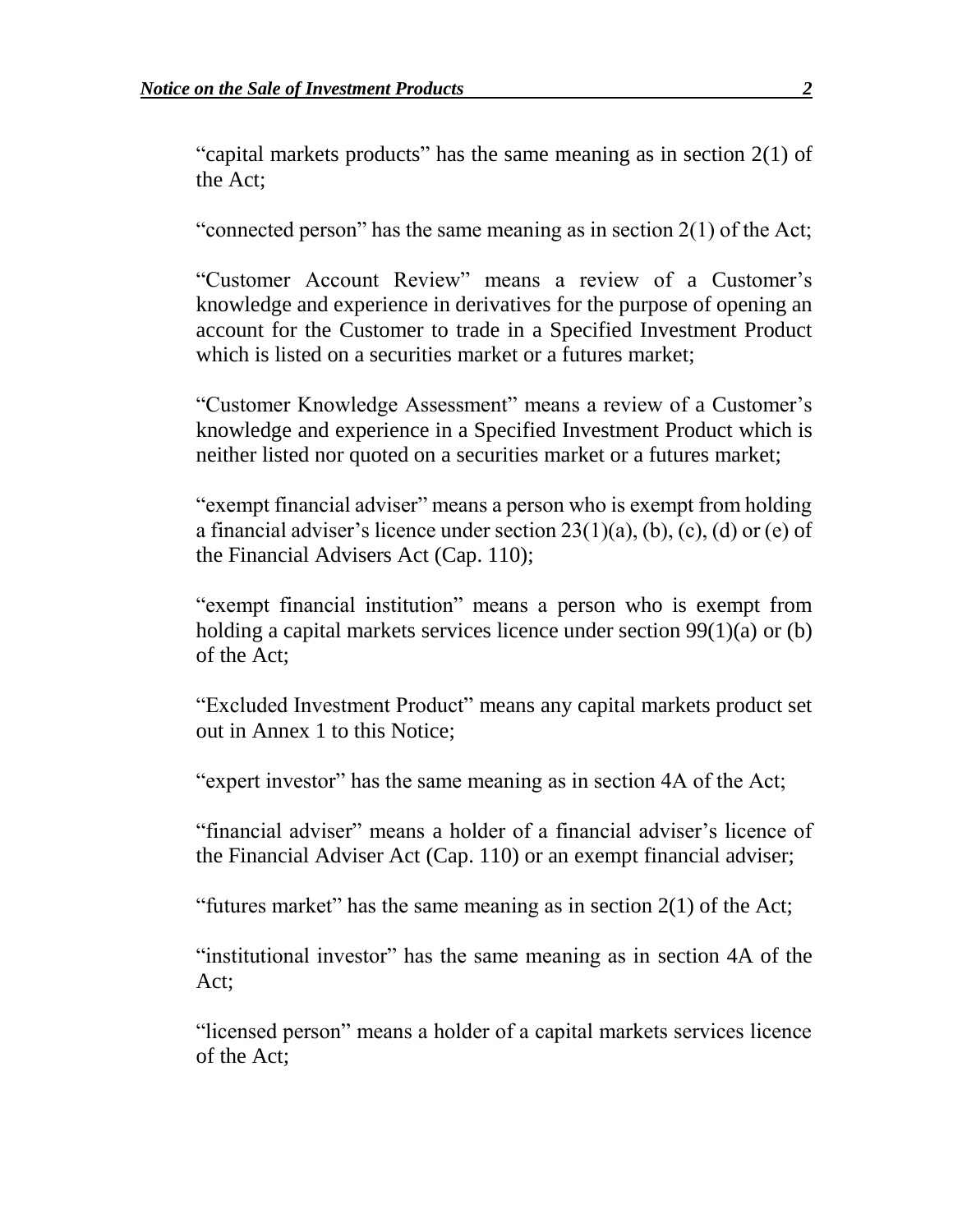"product manufacturer" means, in relation to an offer of capital markets products, the entity that issued or will be issuing the capital markets product being offered;

"recognised securities exchange" means a corporation which has been declared by the Authority, by order published in the *Gazette*, to be a recognised securities exchange for the purposes of Divisions 1, 1A and 2 of Part XIII of the Act;

"representative" has the same meaning as in section 2(1) of the Act;

"securities exchange" has the same meaning as in section  $2(1)$  of the Act;

"securities market" has the same meaning as section 2(1) of the Act;

"senior management" means any person holding the office of chief executive officer or executive director in the licensed person or the exempt financial institution; and

"Specified Investment Product" means any capital markets product other than an Excluded Investment Product.

#### **Representatives of Licensed Persons or Exempt Financial Institutions**

5 Unless otherwise specified, a representative shall comply with any requirement imposed on a licensed person or an exempt financial institution in this Notice when acting as a representative of that licensed person or exempt financial institution.

#### **Customer Account Review**

6 A licensed person or an exempt financial institution shall conduct a Customer Account Review based on criteria set out in Annex 2 to this Notice before opening an account for a Customer to transact in any Specified Investment Product which is listed or quoted on a securities market or a futures market (referred to in this Notice as "Specified Investment Product trading account").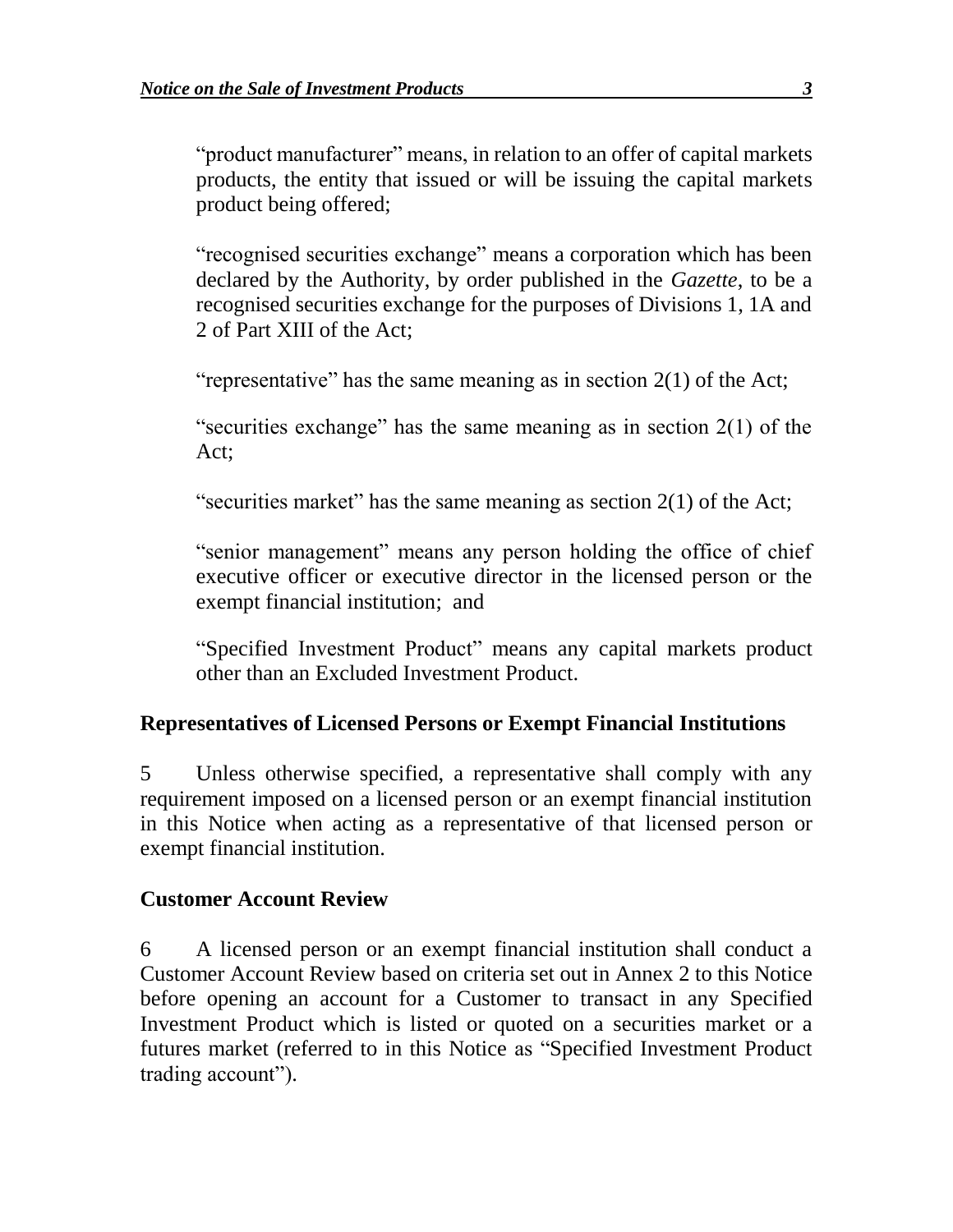7 For the purpose of the Customer Account Review, a licensed person or an exempt financial institution shall take into consideration information on a Customer's educational qualifications, investment experience and work experience. Where a Customer does not provide information on his educational qualifications, investment experience or work experience, the licensed person or the exempt financial institution shall deem the Customer not to possess knowledge or experience in derivatives.

8 A licensed person or an exempt financial institution shall highlight to the Customer in writing that any inaccurate or incomplete information provided by the Customer may affect the outcome of the Customer Account Review.

9 Subject to paragraph 14 of this Notice, a licensed person or an exempt financial institution shall not open a Specified Investment Product trading account for a Customer, unless its senior management who is not involved in that particular account opening process and is not a connected person of that Customer:

- (a) is satisfied, on the basis of the outcome of the Customer Account Review referred to in paragraph 6, that the Customer has knowledge or experience in derivatives, as set out in Annex 2 to this Notice; and
- (b) has approved the opening of the Customer's Specified Investment Product trading account.

10 Regardless of the outcome of the Customer Account Review, a licensed person or an exempt financial institution who is also an exempt financial adviser shall include a statement in its account opening form that a Customer can, at any time, request for advice concerning a Specified Investment Product. Upon such request, the licensed person or the exempt financial institution shall provide such to the Customer concerned.

### Requirements where Customers are Assessed Not to Possess Knowledge or Experience in Derivatives

11 Where a licensed person or an exempt financial institution assesses a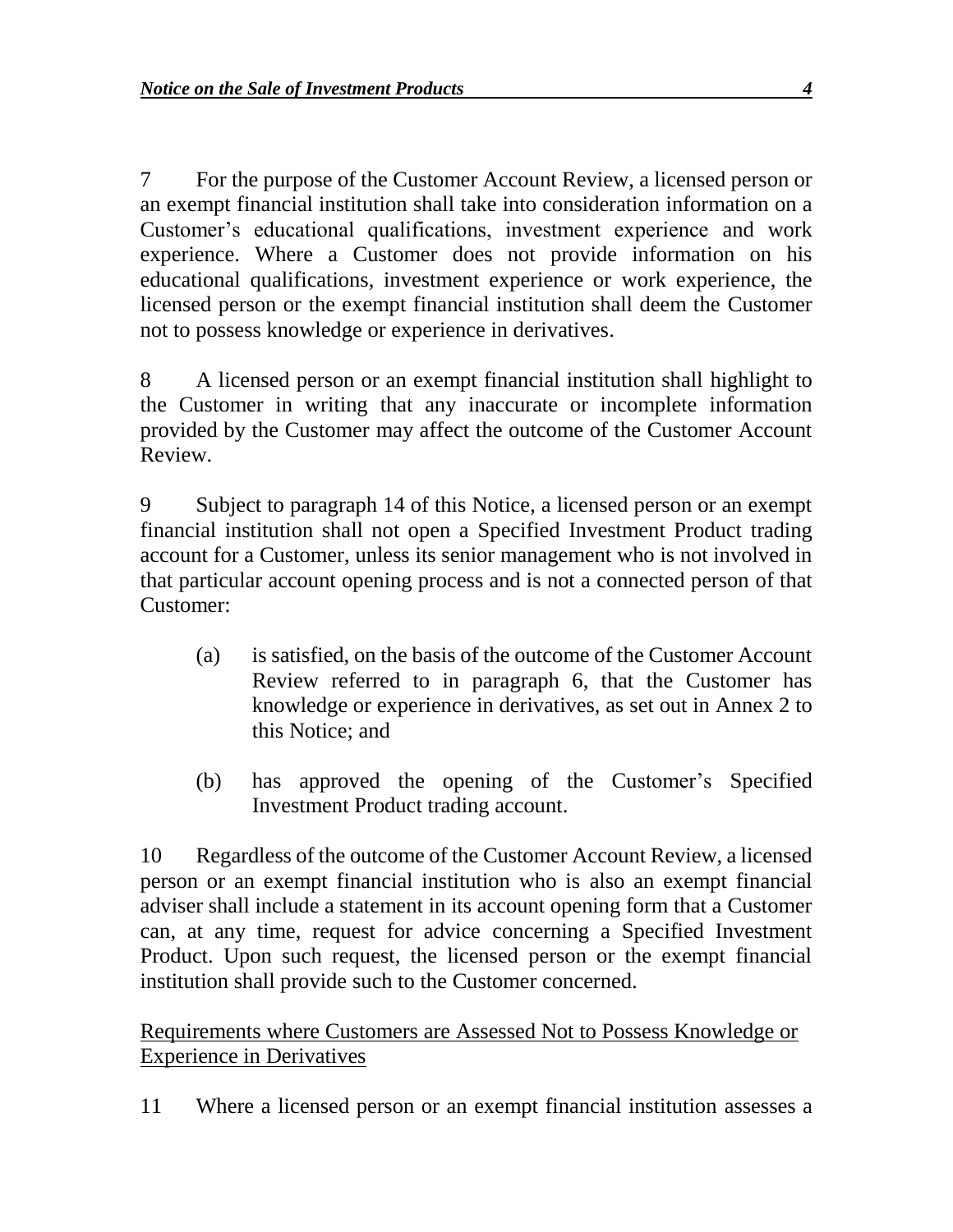Customer not to possess knowledge or experience in derivatives pursuant to the Customer Account Review, it shall inform the Customer of the outcome of the Customer Account Review.

12 Where a Customer, after being informed of the outcome of the Customer Account Review in accordance with paragraph 11 above, nevertheless intends to proceed to open a trading account to transact in a Specified Investment Product, the licensed person or the exempt financial institution shall:

- (a) inform the Customer in writing of the outcome of the Customer Account Review;
- (b) obtain the Customer's written confirmation that he still intends to proceed with the opening of a Specified Investment Product trading account despite not being in possession of knowledge or experience in derivatives;
- (c) explain to the Customer the general features and risks associated with investing in derivatives and provide the Customer a written statement of the explanation given; and
- (d) inform the Customer in writing that it is the Customer's responsibility to ensure that he understands any capital markets product(s) that he intends to transact using the Specified Investment Product trading account.

13 For the avoidance of doubt, the licensed person or the exempt financial institution has to be exempted from holding a financial adviser's licence, for the purposes of providing any financial advisory services concerning any Specified Investment Product.

14 A licensed person or an exempt financial institution shall not open a Specified Investment Product trading account for a Customer referred to in paragraph 12, unless its senior management who has not been involved in the process of the opening of the account and is not a connected person of that Customer:

(a) has confirmed with the Customer that the Customer has been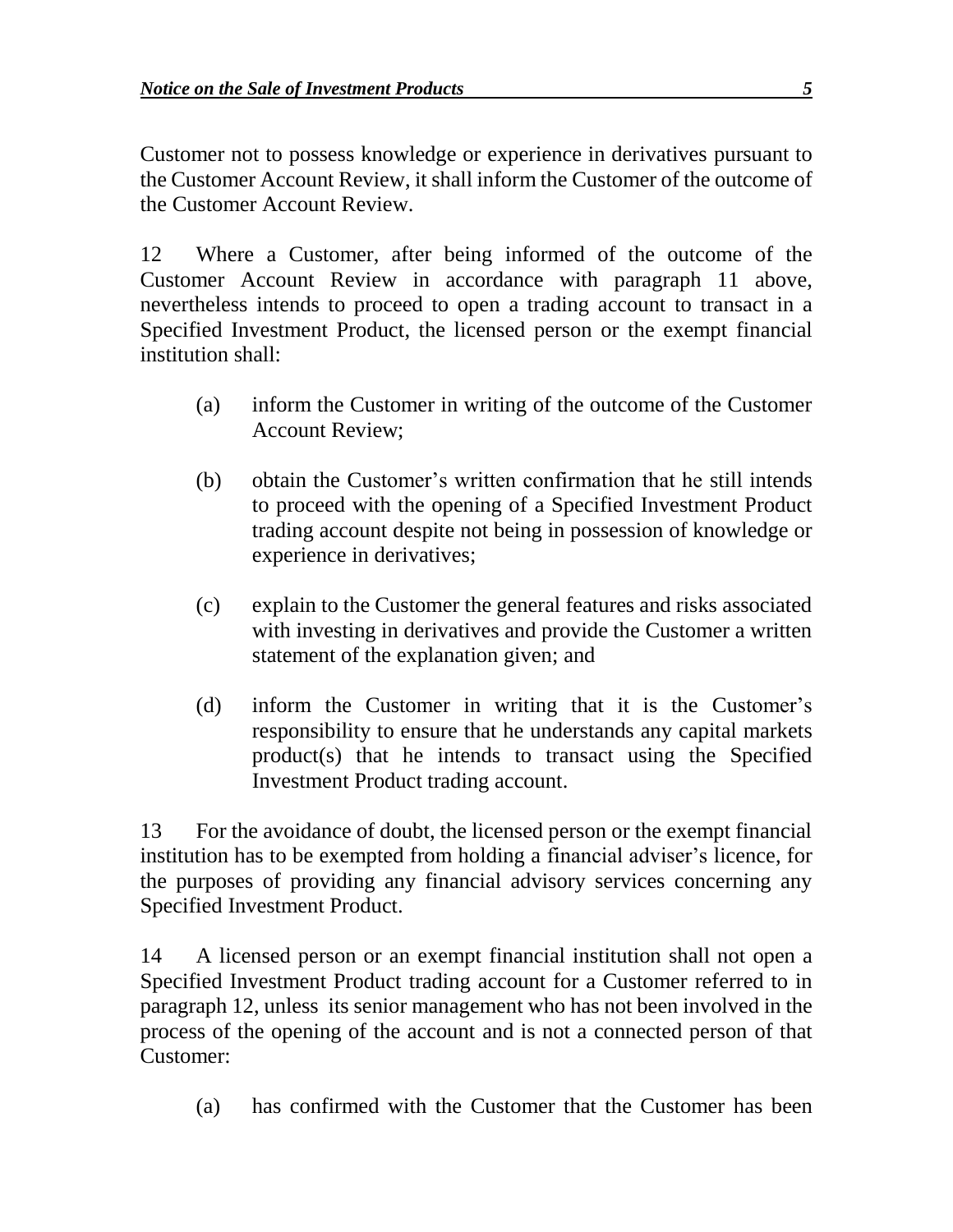properly informed of all relevant facts as required under paragraph 12, and that the Customer is aware of the implications and consequences of proceeding with opening a Specified Investment Product trading account;

- (b) is satisfied that the licensed person or the exempt financial institution has complied with the requirements set out in paragraph 12; and
- (c) has approved the Customer's Specified Investment Product trading account.

15 For avoidance of doubt, where a Customer of a licensed person or an exempt financial institution has a Specified Investment Product trading account with another licensed person or exempt financial institution, paragraphs 6 to 14 shall still apply to the first-mentioned licensed person or exempt financial institution, as the case may be.

#### Validity of the Outcome of Customer Account Review

16 No licensed person or exempt financial institution shall allow a Customer to transact in a listed Specified Investment Product through the Customer's Specified Investment Product trading account after 3 years has expired from the date of the conduct of the Customer Account Review for the Customer concerned, until and unless –

- (a) the licensed person or exempt financial institution has checked and is satisfied that –
	- (i) the Customer has transacted in a listed Specified Investment Product through that account more than once during the preceding 3-year period; and
	- (ii) in every subsequent 3-year period, the Customer has transacted in a listed Specified Investment Product through that account more than once during that 3-year period; or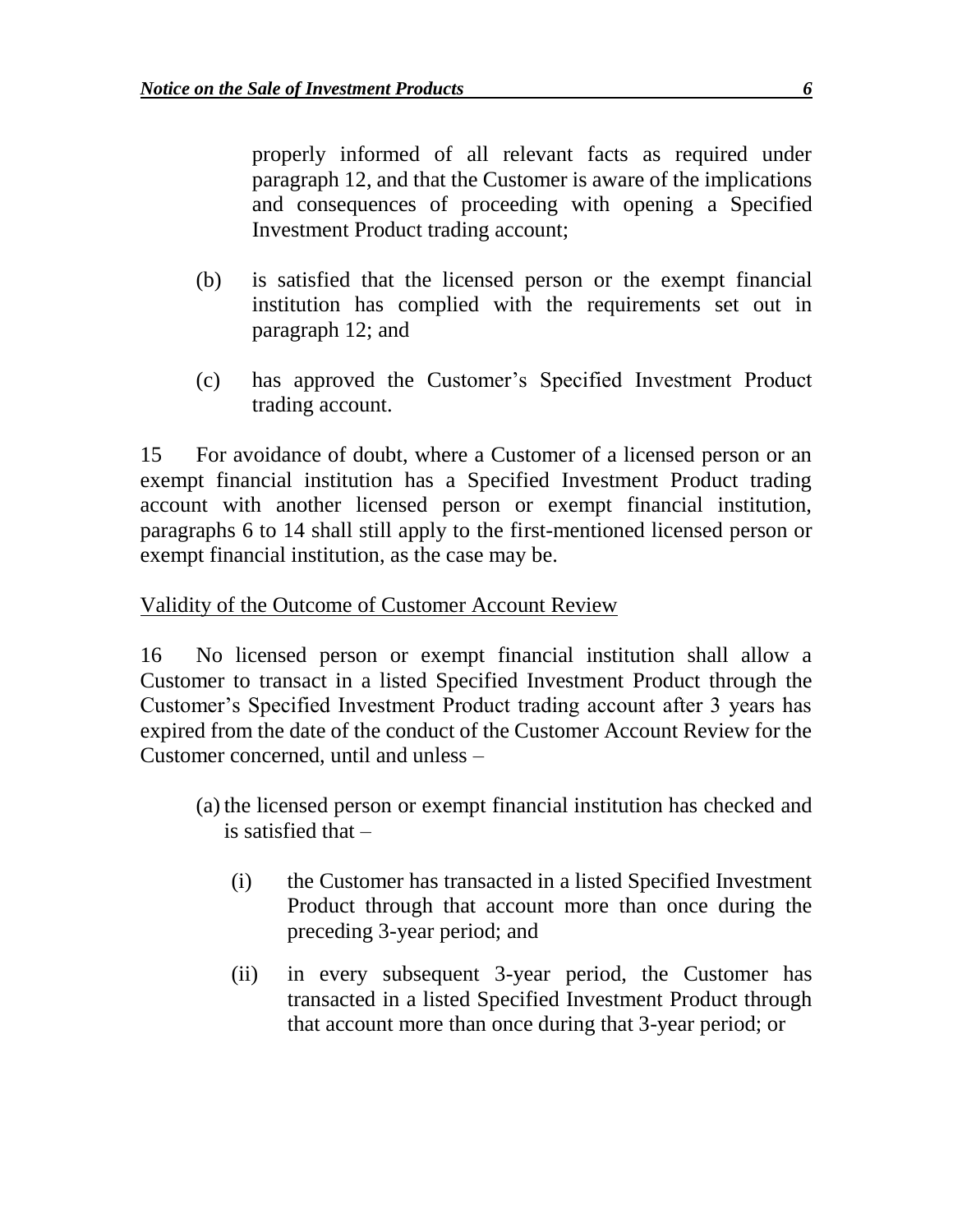(b)the licensed person or exempt financial institution has conducted a new Customer Account Review for the Customer concerned, by repeating the steps in paragraphs 6 to 14.

#### **Customer Knowledge Assessment**

17 A licensed person or an exempt financial institution shall ensure that it has been informed by the product manufacturer of a capital markets product which is neither listed nor quoted on a securities market or a futures market, as to whether the capital markets product is a Specified Investment Product, before offering that capital markets product. The licensed person or the exempt financial institution shall keep proper records of such information and shall accordingly convey this information to a Customer who intends to transact in that capital markets product.

18 Where the capital markets product is a Specified Investment Product that is neither listed nor quoted on a securities market or futures market (referred to as an "unlisted Specified Investment Product"), a licensed person or an exempt financial institution shall conduct a Customer Knowledge Assessment based on the criteria set out in Annex 3 of this Notice before transacting in the capital markets product for a Customer.

19 For the purpose of the Customer Knowledge Assessment, a licensed person or an exempt financial institution shall take into consideration information on a Customer's educational qualifications, investment experience and work experience. Where a Customer does not provide information on his educational qualifications, investment experience or work experience, the licensed person or the exempt financial institution shall deem the Customer not to possess knowledge or experience in the unlisted Specified Investment Product concerned.

20 A licensed person or an exempt financial institution shall highlight in writing to the Customer that any inaccurate or incomplete information provided by the Customer may affect the outcome of the Customer Knowledge Assessment.

21 Subject to paragraph 24, a licensed person or an exempt financial institution shall not allow a Customer to transact in an unlisted Specified Investment Product unless it is satisfied, on the basis of the outcome of the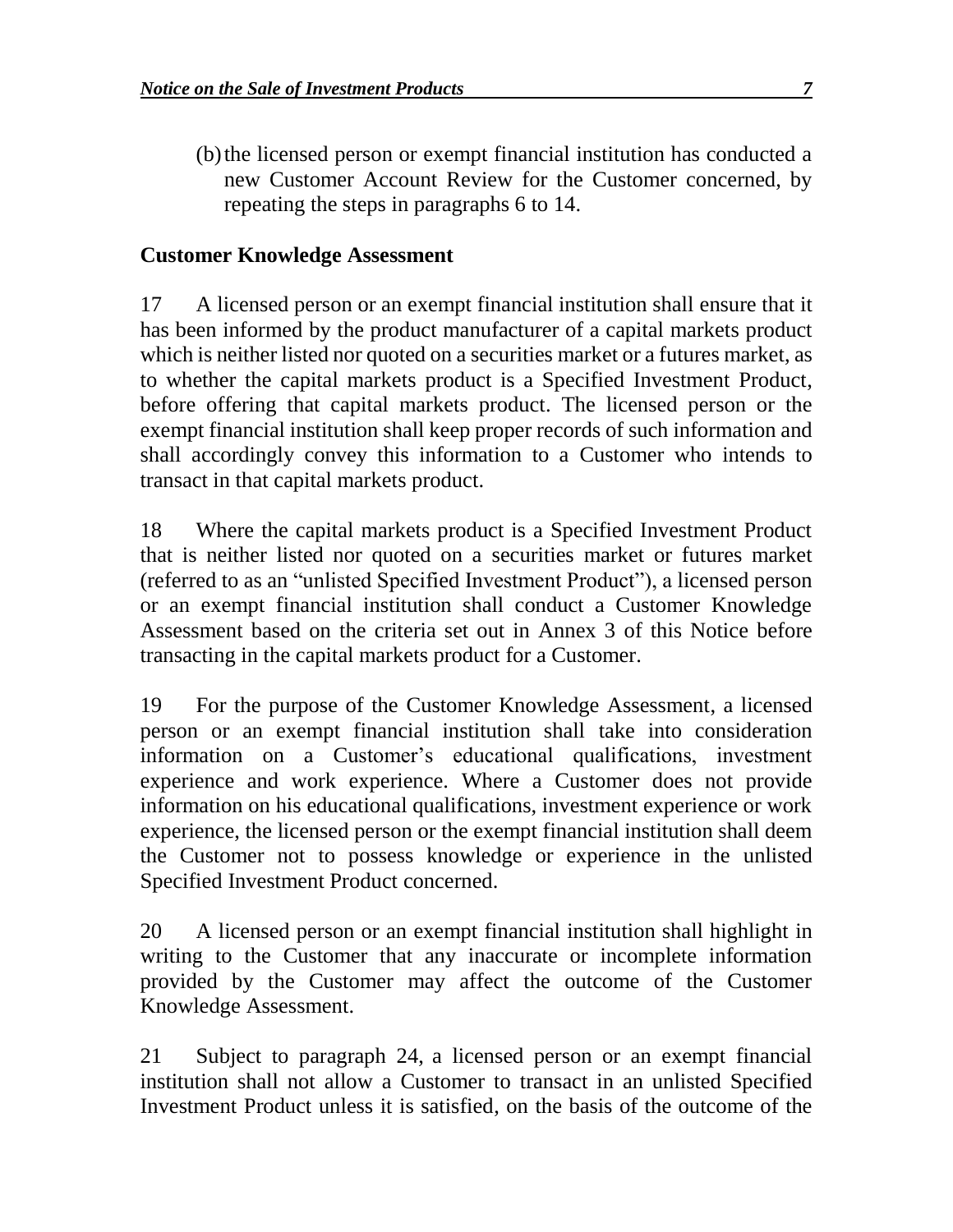Customer Knowledge Assessment referred to in paragraph 18, that the client has knowledge or experience in the unlisted Specified Investment Product, as set out in Annex 3 to this Notice.

22 Notwithstanding a positive outcome of the Customer Knowledge Assessment, the licensed person or exempt financial institution who is also an exempt financial adviser shall offer to provide advice concerning the unlisted Specified Investment Product to the Customer. Where the Customer does not wish to receive advice, the licensed person or exempt financial institution shall document the decision of the Customer and highlight to the Customer in writing that it is the Customer's responsibility to ensure the suitability of the product selected. The licensed person or exempt financial institution shall also warn the Customer in writing that the Customer has chosen not to receive advice and will therefore not be able to rely on section 27 of the Financial Advisers Act (Cap.110) to file a civil claim in the event he alleges he has suffered a loss, and confirm in writing if the Customer wishes to proceed without advice.

#### Requirements where Customers are Assessed Not to Possess Knowledge or Experience in Unlisted Specified Investment Products

23 Where a licensed person or an exempt financial institution assesses a Customer not to possess the knowledge or experience in an unlisted Specified Investment Product pursuant to the Customer Knowledge Assessment, it shall inform the Customer of the outcome of the Customer Knowledge Assessment.

24 Where a Customer, after being informed of the outcome of the Customer Knowledge Assessment in accordance with paragraph 23 above, nevertheless intends to proceed with the transaction to purchase the unlisted Specified Investment Product, –

- (a) the licensed person or exempt financial institution shall inform the Customer in writing of the outcome of the Customer Knowledge Assessment;
- (b) the licensed person or exempt financial institution shall inform the Customer that it is unable to proceed with the transaction to purchase the unlisted Specified Investment Product on behalf of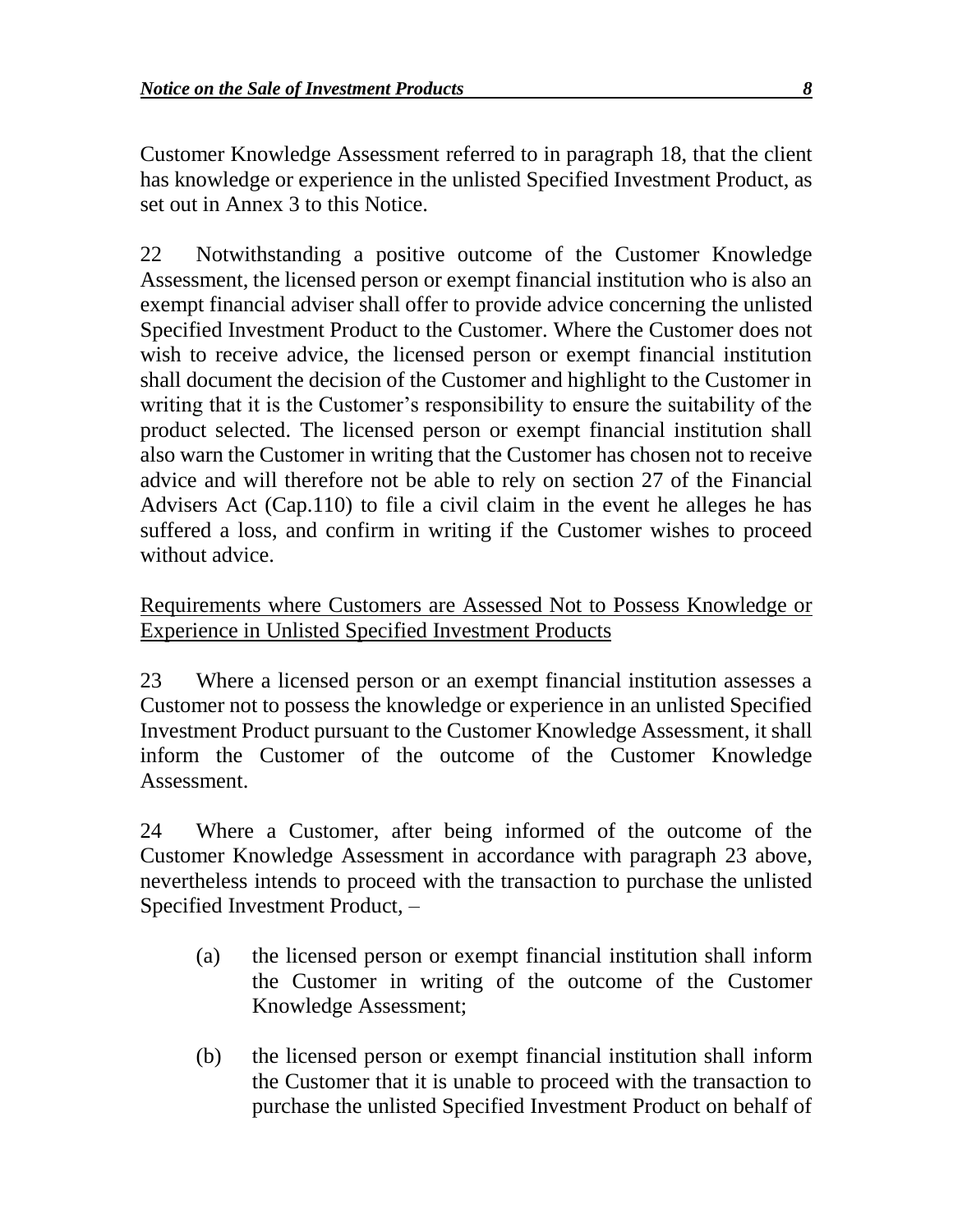the Customer unless it is also an exempt financial adviser; and

(c) where the licensed person or exempt financial institution is also an exempt financial adviser, it shall provide financial advisory services to the Customer in accordance with the standards set out in the Notice on Recommendations on Investment Products (Notice No. FAA-N16).

25 For avoidance of doubt, where a Customer of a licensed person or an exempt financial institution has previously undergone a Customer Knowledge Assessment with another licensed person or exempt financial institution, paragraphs 17 to 24 shall still apply in respect of every first transaction relating to an unlisted Specified Investment Product with any licensed person or an exempt financial institution.

### Validity of the Outcome of Customer Knowledge Assessment

26 Where a Customer is assessed to have the knowledge or experience to transact in an unlisted Specified Investment Product, the licensed person or the exempt financial institution may allow the Customer to transact in such unlisted Specified Investment Product for a period of one year from the date of the assessment. After a year has elapsed, the licensed person or the exempt financial institution shall conduct a new Customer Knowledge Assessment on the Customer before it transacts on behalf of the Customer in any unlisted Specified Investment Product.

#### **Documentation and Record Keeping**

27 A licensed person or an exempt financial institution shall obtain information on a Customer's profile, which includes but is not limited to information on the Customer's educational qualifications, investment experience or work experience, at the time when the contractual relationship is first established with the Customer. The licensed person or the exempt financial institution shall update the customer profile at least once a year.

28 A licensed person or an exempt financial institution shall document every Customer Account Review and every Customer Knowledge Assessment conducted for each Customer. Such documentation shall include the following: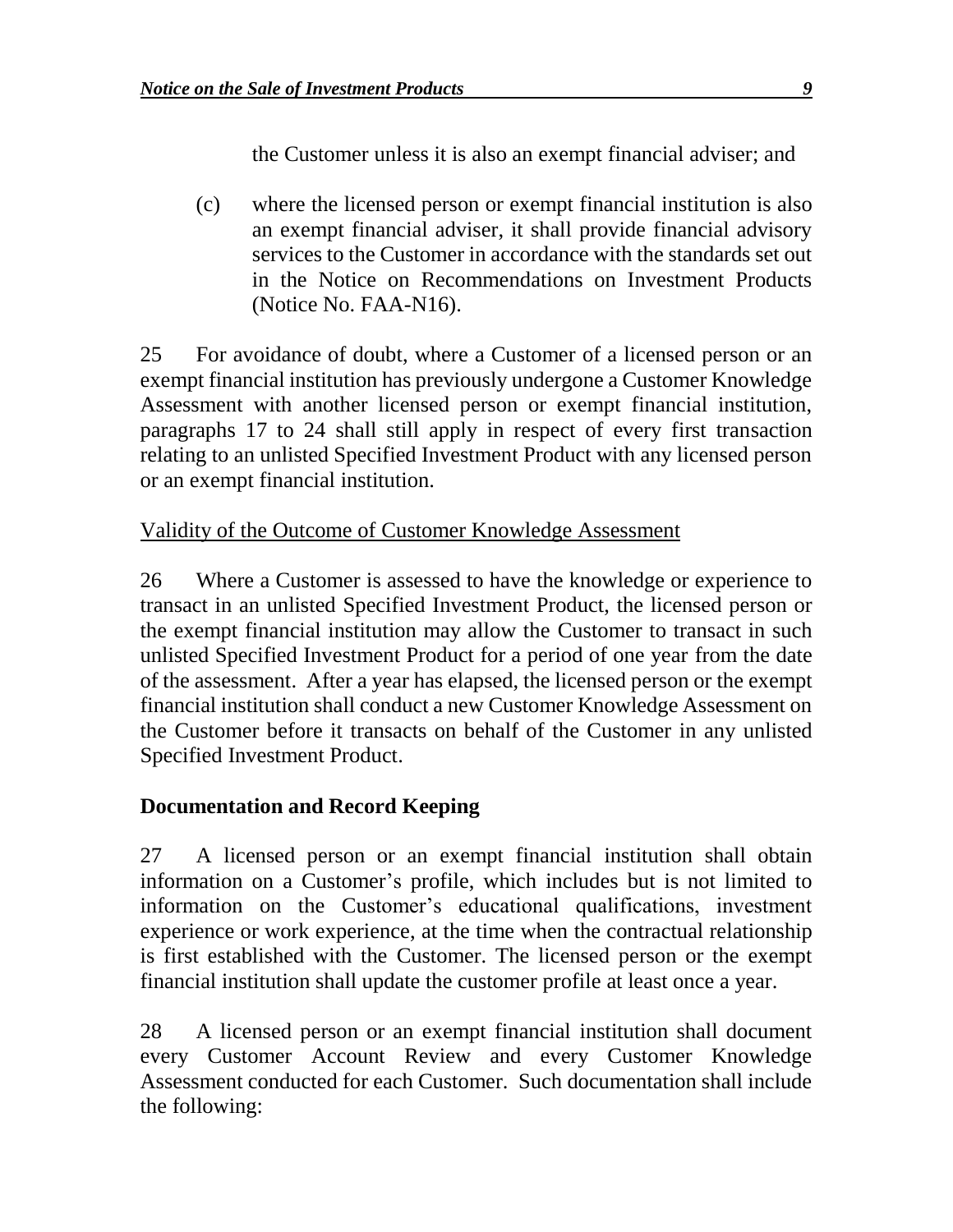- (a) information collected from a Customer on his educational qualification, work experience and investment experience;
- (b) an assessment of the Customer's knowledge and experience in derivatives or unlisted Specified Investment Products, as the case may be;
- (c) the outcome of the Customer Account Review or the Customer Knowledge Assessment; and
- (d) the approval of its senior management to open the Customer's Specified Investment Product trading account, where applicable.

29 A licensed person or an exempt financial institution shall maintain records of all communication between the licensed person or exempt financial institution and the Customer relating to the transaction in any Specified Investment Product which is listed or quoted on a securities market or a futures market, including a record in the form of a file note or a tape recording of the telephone conversation.

### **Transition**

30 A licensed person or an exempt financial institution shall conduct a Customer Account Review, including the procedures in paragraphs 6 to 14 of this Notice, on all its existing Customers before allowing any such Customer to commence or continue to transact in a Specified Investment Product which is listed or quoted on a securities market or a futures market.

31 This Notice shall take effect on 1 January 2012.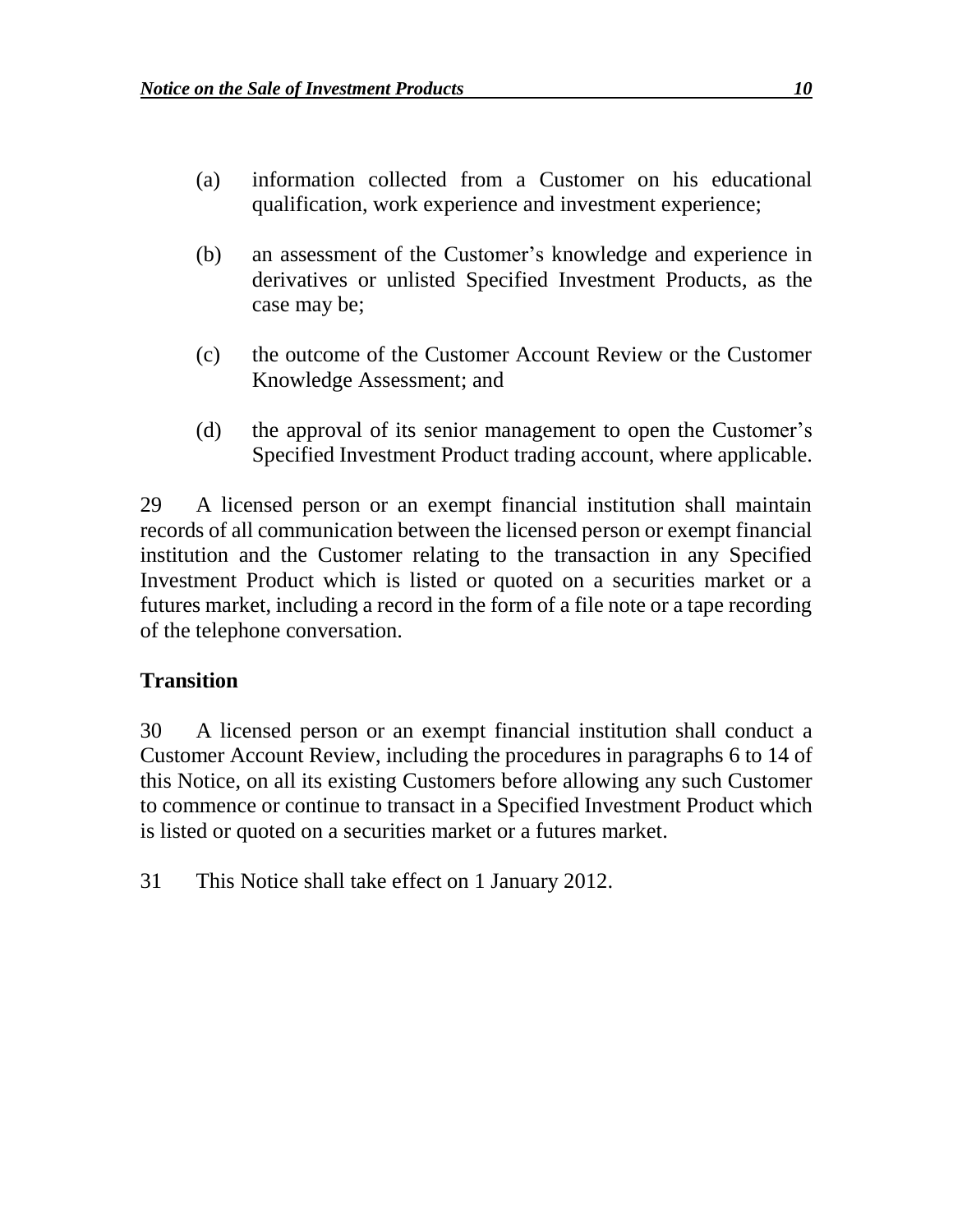#### **ANNEX 1 - EXCLUDED INVESTMENT PRODUCTS**

Unless otherwise provided here, the terms used or referred to in this Annex shall have the same meanings assigned to them in section 2 of the Act or section 2 of the Financial Advisers Act (Cap. 110), where applicable.

"Excluded Investment Product" means:

- (a) any stocks or shares issued or proposed to be issued by a corporation or body unincorporate, other than where such corporation or body unincorporate is a collective investment scheme;
- (b) any unit of a share which represents ownership of the underlying share, where the underlying share is held on trust for the unit-holder by a custodian, and where –
	- (i) the units of shares have been previously issued, are listed for quotation or quoted on a securities exchange, and are traded on the exchange or an application has been or will be made for permission for the units of shares to be listed for quotation or quoted on a securities exchange or recognised securities exchange and the shares have been previously issued and are listed for quotation on a securities exchange or a recognised securities exchange; and
	- (ii) no additional consideration (other than administrative fees) is payable by the unit-holder in the event that he converts the unit of share into the underlying share;
- (c) any right, option or derivative issued or proposed to be issued by a corporation or body unincorporate in respect of its own stocks or shares;
- (d) any unit in a business trust;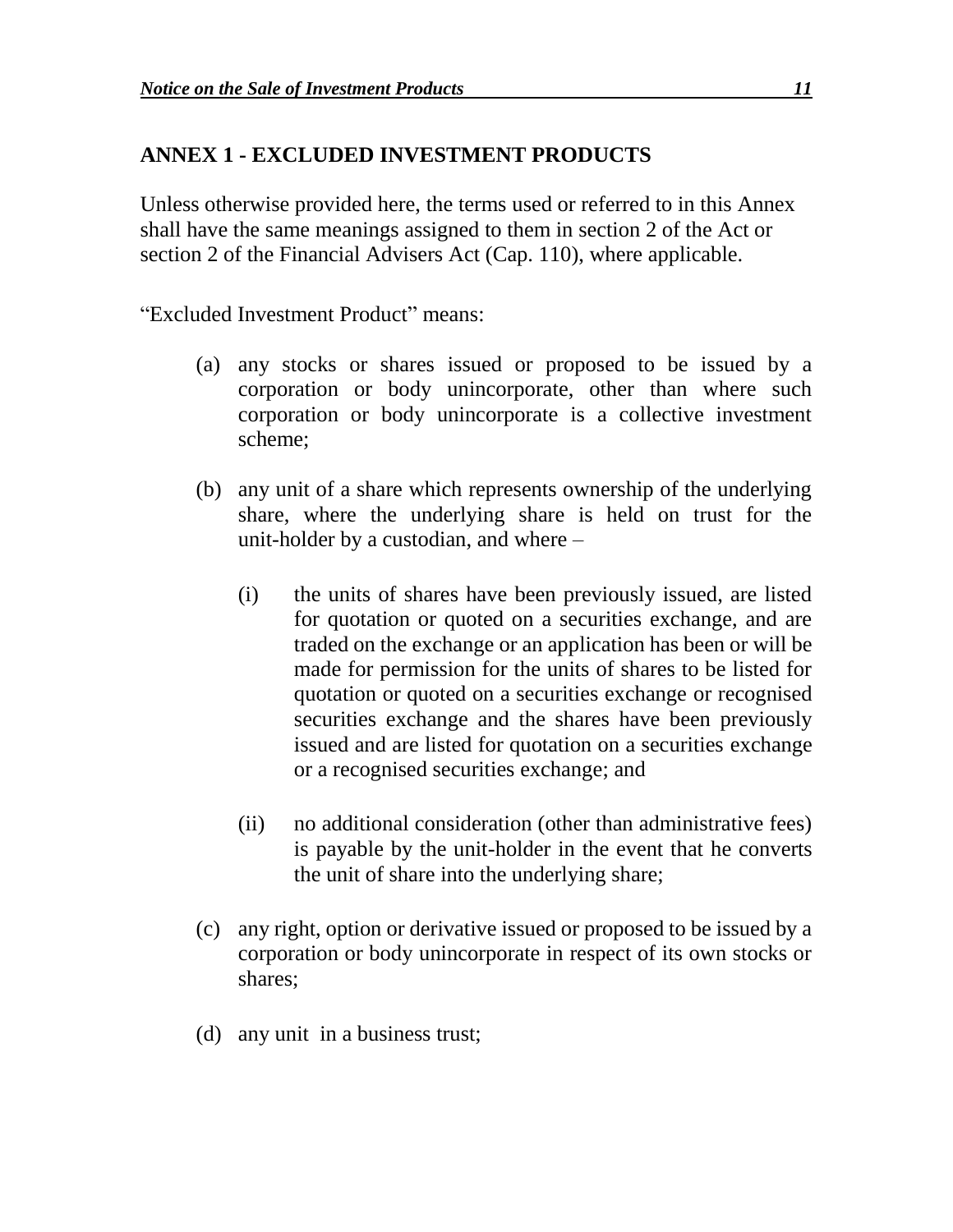- (e) any unit in a collective investment scheme, such collective investment scheme being an arrangement:
	- (i) that is a trust;
	- (ii) that invests primarily in real estate and real estate-related assets specified by the Authority in the Code on Collective Investment Schemes; and
	- (iii) all or any units of which are listed for quotation on a securities exchange;
- (f) any debenture other than:
	- (i) asset-backed securities as defined in section 262(3) of the Act; or
	- (ii) structured notes as defined in regulation 2(1) of the Securities and Futures (Offers of Investments) (Shares and Debentures) Regulations 2005;
- (g) any contract or arrangement the effect of which is that one party agrees to exchange currency at an agreed rate of exchange with another party, where such currency exchange is effected immediately,

but does not include any product specified in items (a) to (g) above that is listed for quotation or quoted only on a securities market or a futures market that is not operated by an approved exchange.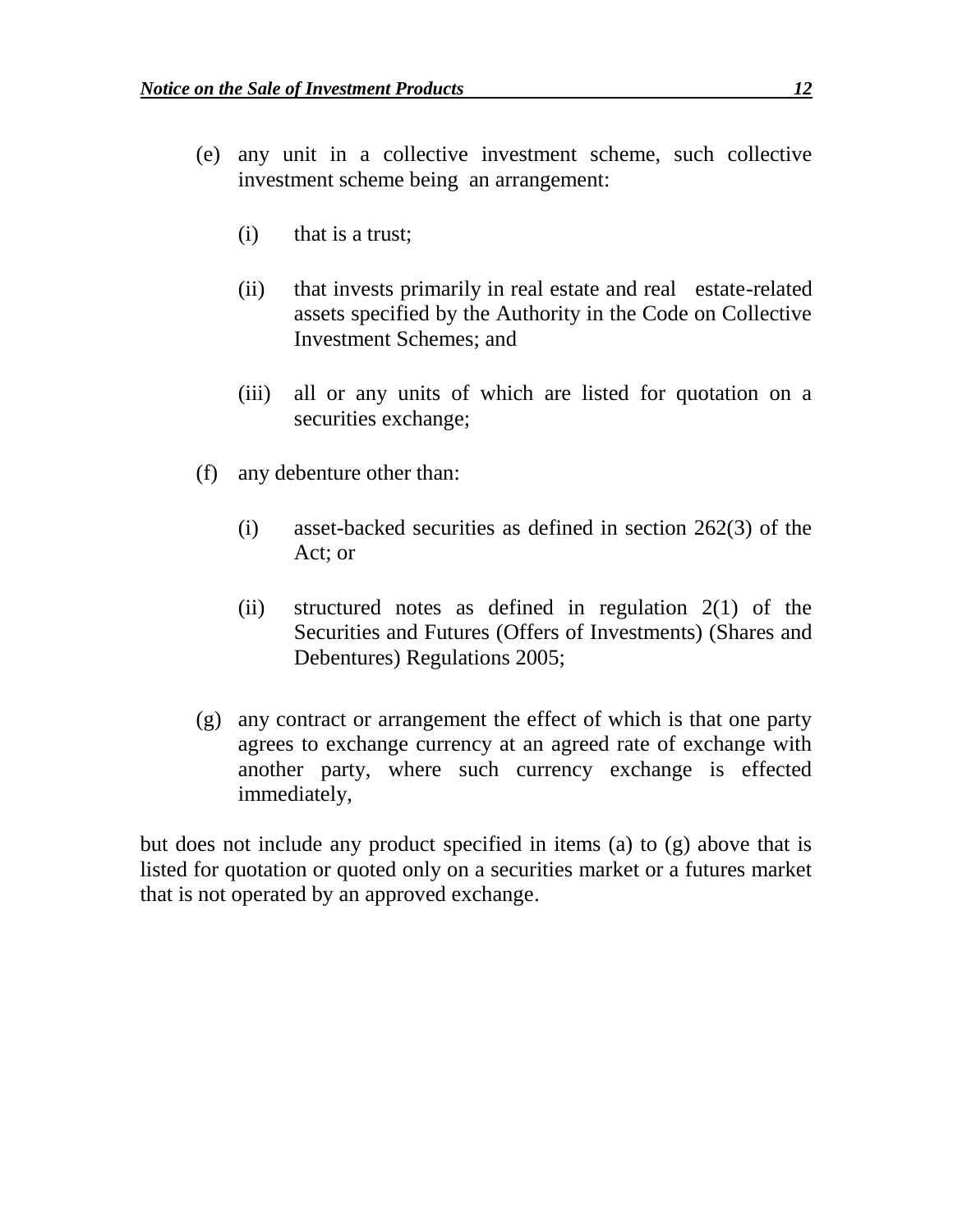### **ANNEX 2 – CRITERIA FOR THE ASSESSMENT OF A CUSTOMER ACCOUNT REVIEW**

1. A Customer who satisfies any of the following may be assessed as possessing the knowledge or experience in derivatives for the purpose of opening of a Specified Investment Product trading account:

- (a) the Customer holds a diploma or has higher qualifications in accountancy, actuarial science, business/business administration/business management/business studies, capital markets, commerce, economics, finance, financial engineering, financial planning, computational finance and insurance;
- (b) the Customer has a professional finance-related qualification<sup>1</sup>;
- (c) the Customer has transacted in Specified Investment Products which are listed or quoted on a securities market or a futures market at least 6 times in the preceding 3 years; or
- (d) the Customer has a minimum of 3 consecutive years of working experience<sup>2</sup> in the past 10 years, in the development of, structuring of, management of, sale of, trading of, research on or analysis of investment products<sup>3</sup>, or the provision of training in investment products. Work experience in accountancy, actuarial science, treasury or financial risk management activities will also be considered relevant experience.
- 2. Where a Customer is assessed to not possess knowledge or experience in derivatives, but subsequently demonstrates sufficient understanding of the features and risks of derivatives through a learning module provided by an independent body as set out in the Practice Note on the Sale of Investment Products [FSG PN-01], the Customer may be deemed to possess the knowledge to transact in Specified Investment

 $\overline{a}$ <sup>1</sup> Examples of this would include the Chartered Financial Analyst Examination conducted by the CFA Institute, USA and the Association of Chartered Certified Accountants (ACCA) Qualifications.

 $2^{2}$  Such working experience would also include the provision of legal advice or possession of legal expertise on the relevant areas listed in limb (d).

 $3$  As defined in section 2 of the Financial Advisers Act (Cap. 110).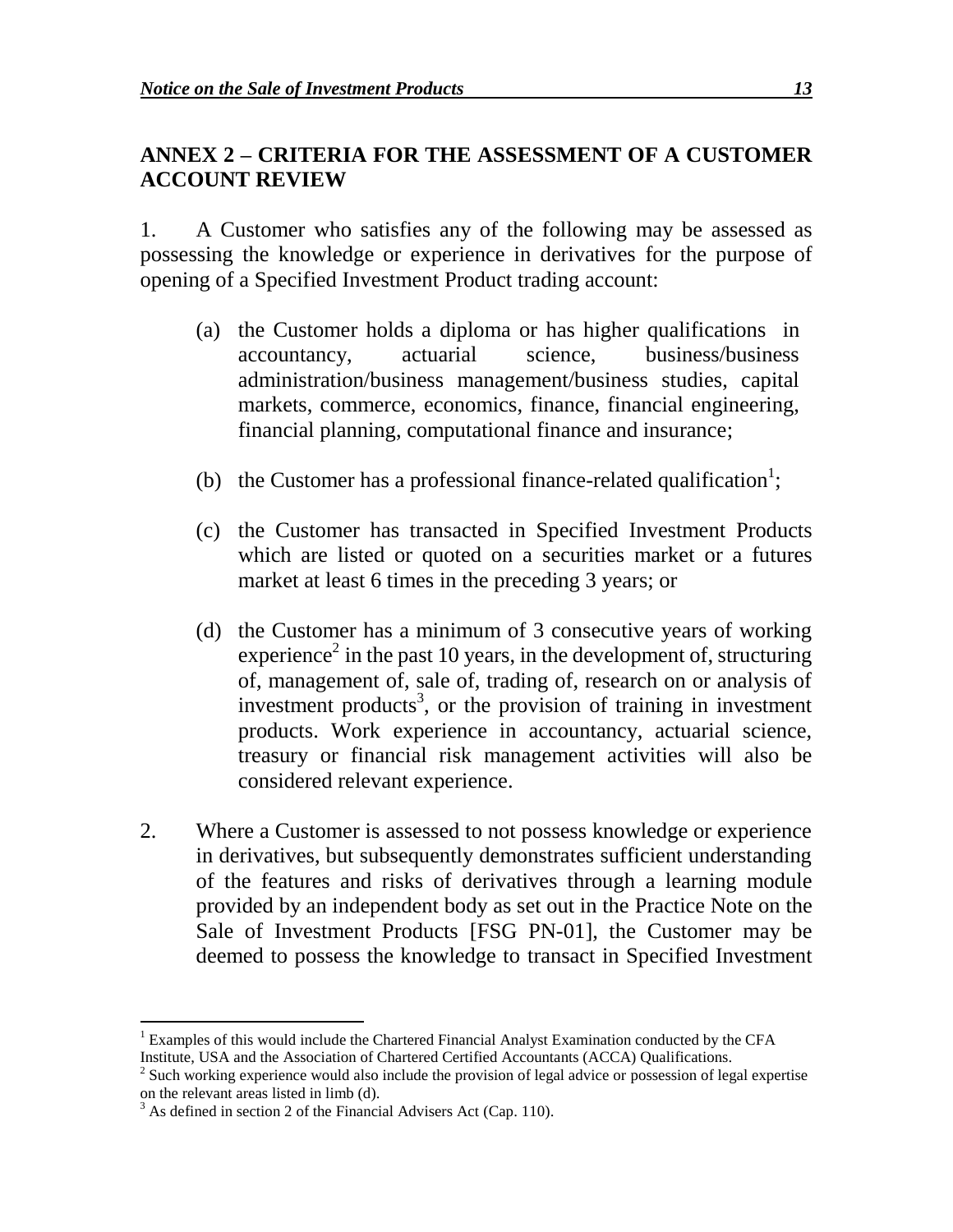Products which are listed or quoted on a securities market or a futures market.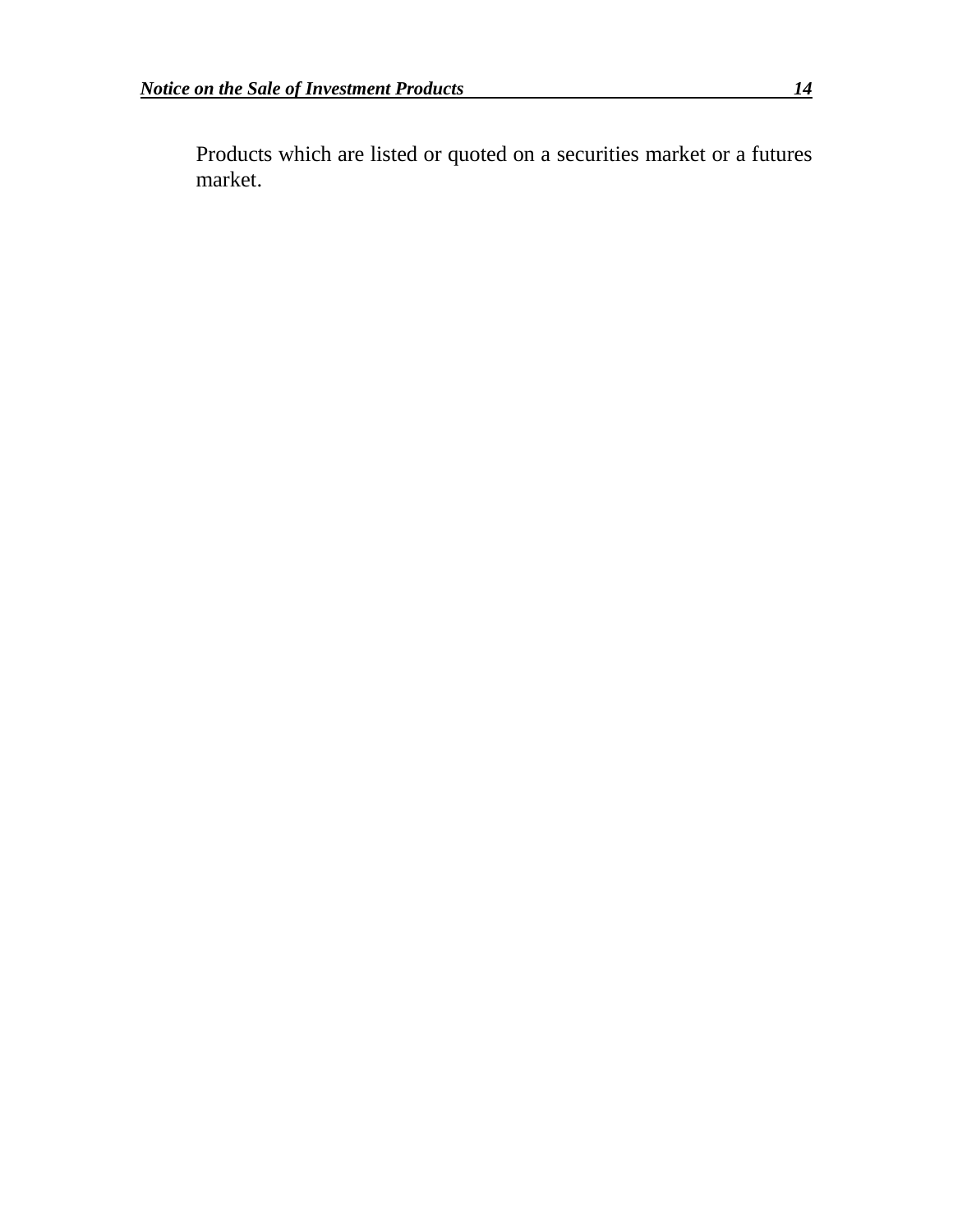#### **ANNEX 3 – CRITERIA FOR THE SATISFACTION OF THE CUSTOMER KNOWLEDGE ASSESSMENT**

1. A Customer who satisfies any of the following may be assessed as possessing the knowledge or experience in the unlisted Specified Investment Product for the purpose of the satisfaction of the Customer Knowledge Assessment in the Specified Investment Product concerned:

- (a) The Customer holds a diploma or has higher qualifications in accountancy, actuarial science, business/business administration/business management/business studies, capital markets, commerce, economics, finance, financial engineering, financial planning, computational finance and insurance;
- (b) The Customer has a professional finance-related qualification<sup>4</sup>;
- (c) The Customer has invested in the following unlisted Specified Investment Products:
	- (i) For transactions in collective investment schemes (referred to as "CIS") and investment-linked life insurance policies (referred to as "ILPs"), the Customer has transacted in CIS or ILPs at least 6 times in the preceding 3 years; or
	- (ii) For transactions in Specified Investment Products which are neither listed nor quoted on a securities market or a futures market (excluding CIS and ILPs), the Customer has transacted in any Specified Investment Products which are neither listed nor quoted on a securities market or a futures market (excluding CIS and ILPs) at least 6 times in the preceding 3 years; or
- (d) The Customer has a minimum of 3 consecutive years of working experience<sup>5</sup> in the past 10 years in the development of, structuring

 $\overline{a}$ 

<sup>4</sup> Examples of this would include the Chartered Financial Analyst Examination conducted by the CFA Institute, USA and the Association of Chartered Certified Accountants (ACCA) Qualifications.

<sup>&</sup>lt;sup>5</sup> Such working experience would also include the provision of legal advice or possession of legal expertise on the relevant areas listed in limb (d).